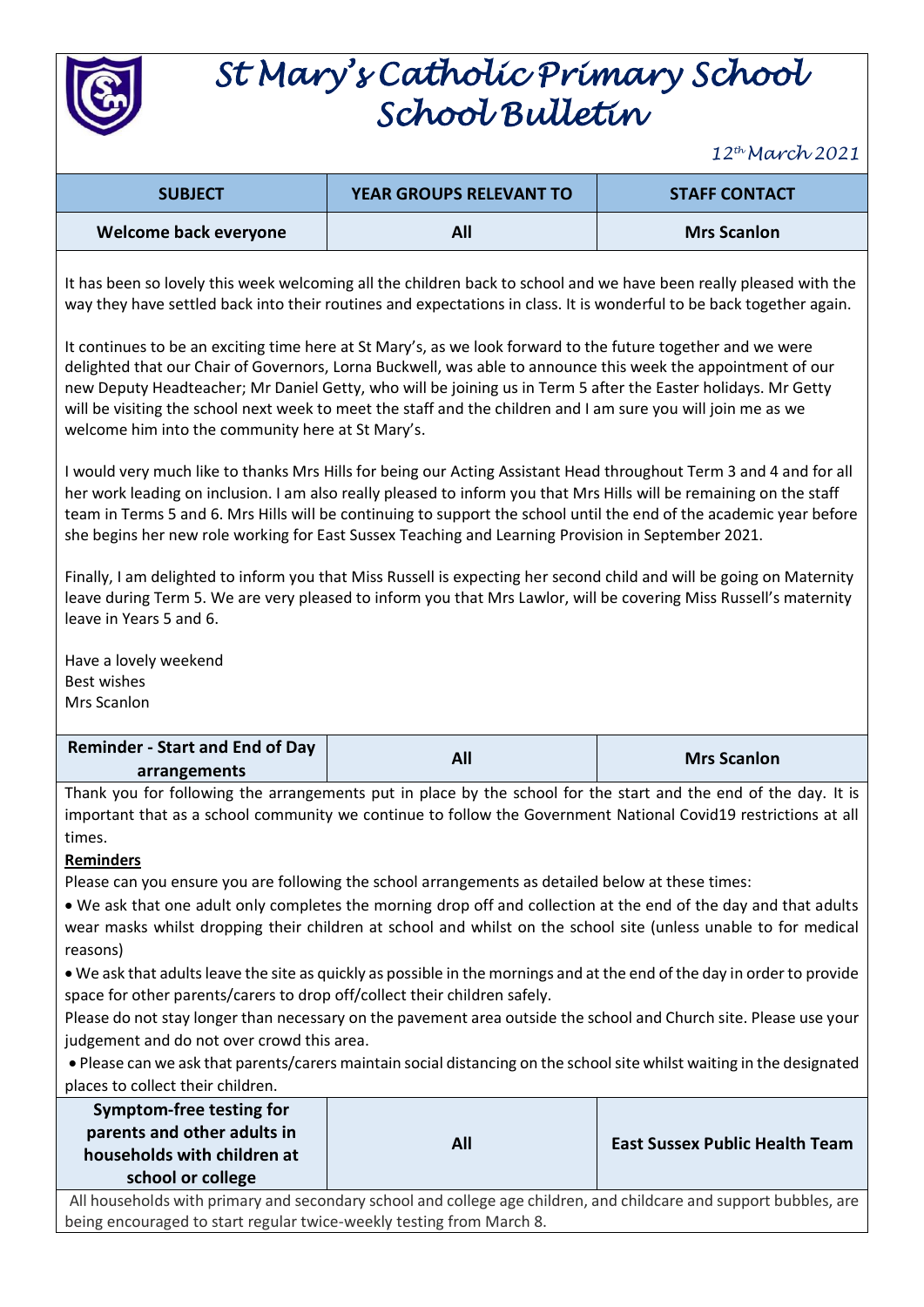The Director of Public Health at East Sussex County Council has written a letter to parents and carers with children at school and college providing details of how they can access lateral flow tests. Please see the **attached letter** to parents and carers.

| <b>FREE ONLINE PARENTING</b><br><b>SUPPORT AVAILABLE (APRIL -</b><br><b>MAY 21)</b>                                                                                                                                                                                                                                                                                               | All        | <b>Triple P Team East Sussex</b> |
|-----------------------------------------------------------------------------------------------------------------------------------------------------------------------------------------------------------------------------------------------------------------------------------------------------------------------------------------------------------------------------------|------------|----------------------------------|
| We are delivering FREE simple, practical strategies that have been proven to work around the world,<br>helping parents raise happy, confident children; set family routines and rules that everyone can follow;<br>and balance work and family life with less stress.<br>Parents can access as much or as little as they like, and just small changes will make a big difference! |            |                                  |
| All of the sessions on offer can be found in the attached guide.<br>To book places please email info@openforparents.org.uk or call 01424 725800.                                                                                                                                                                                                                                  |            |                                  |
| <b>Comic Relief 2021</b>                                                                                                                                                                                                                                                                                                                                                          | <b>ALL</b> | <b>Miss Morley</b>               |
| WEAR SOMETHING RED on Friday 19th March 2021 and support Comic Relief's Red Nose Day<br>appeal. Pupils and staff may come dressed in their own clothes (as long as they are wearing<br>RED<br><b>OSE DA</b><br>something red) for a voluntary contribution to Comic Relief.<br>2021                                                                                               |            |                                  |
| <b>Device Loaning</b>                                                                                                                                                                                                                                                                                                                                                             | <b>ALL</b> | <b>Miss Morley</b>               |
| An email went out last week, regarding device loaning. If a bubble were to close and you require a device for your<br>child to use at home, then please fill out the application form attached to the email and return to me asap. Any<br>queries, please contact me on gussie@stmarysrc.e-sussex.sch.uk. Thank you.                                                              |            |                                  |
| Mass at St Mary's Church and<br><b>Easter bookings</b>                                                                                                                                                                                                                                                                                                                            | <b>All</b> | <b>Fr Dominic</b>                |
| Fr Dominic welcomes everyone back to the public celebration of Mass at St Mary's from this weekend<br>(13th/14th March)                                                                                                                                                                                                                                                           |            |                                  |
| Places need to be booked for Saturday, Sunday and Easter Masses respectively.                                                                                                                                                                                                                                                                                                     |            |                                  |
| Saturday 6pm<br>https://www.eventbrite.co.uk/e/saturday-evening-vigil-mass-at-6pm-at-st-marys-rc-church-crowborough-<br>tickets-130904503895                                                                                                                                                                                                                                      |            |                                  |
| Sunday 9.30am<br>https://www.eventbrite.co.uk/e/sunday-mass-at-930am-at-st-marys-rc-church-crowborough-tickets-<br>125810914833                                                                                                                                                                                                                                                   |            |                                  |
| Easter weekend<br>https://www.eventbrite.co.uk/e/easter-sunday-and-weekend-2021-mass-bookings-at-st-marys-<br>crowborough-tickets-130905121743                                                                                                                                                                                                                                    |            |                                  |
| Full details are available on the Parish website at<br>https://www.stmaryscrowborough.org.uk/recent-announcements/public-mass-to-resume<br>Weeklay Masses at 10.15am on Monday, Wednesday and Friday do not need to be booked Just turn up                                                                                                                                        |            |                                  |

Weekday Masses at 10.15am on Monday, Wednesday and Friday do not need to be booked. Just turn up for any weekday Masses, with a piece of paper with your name, phone number and the date on it for test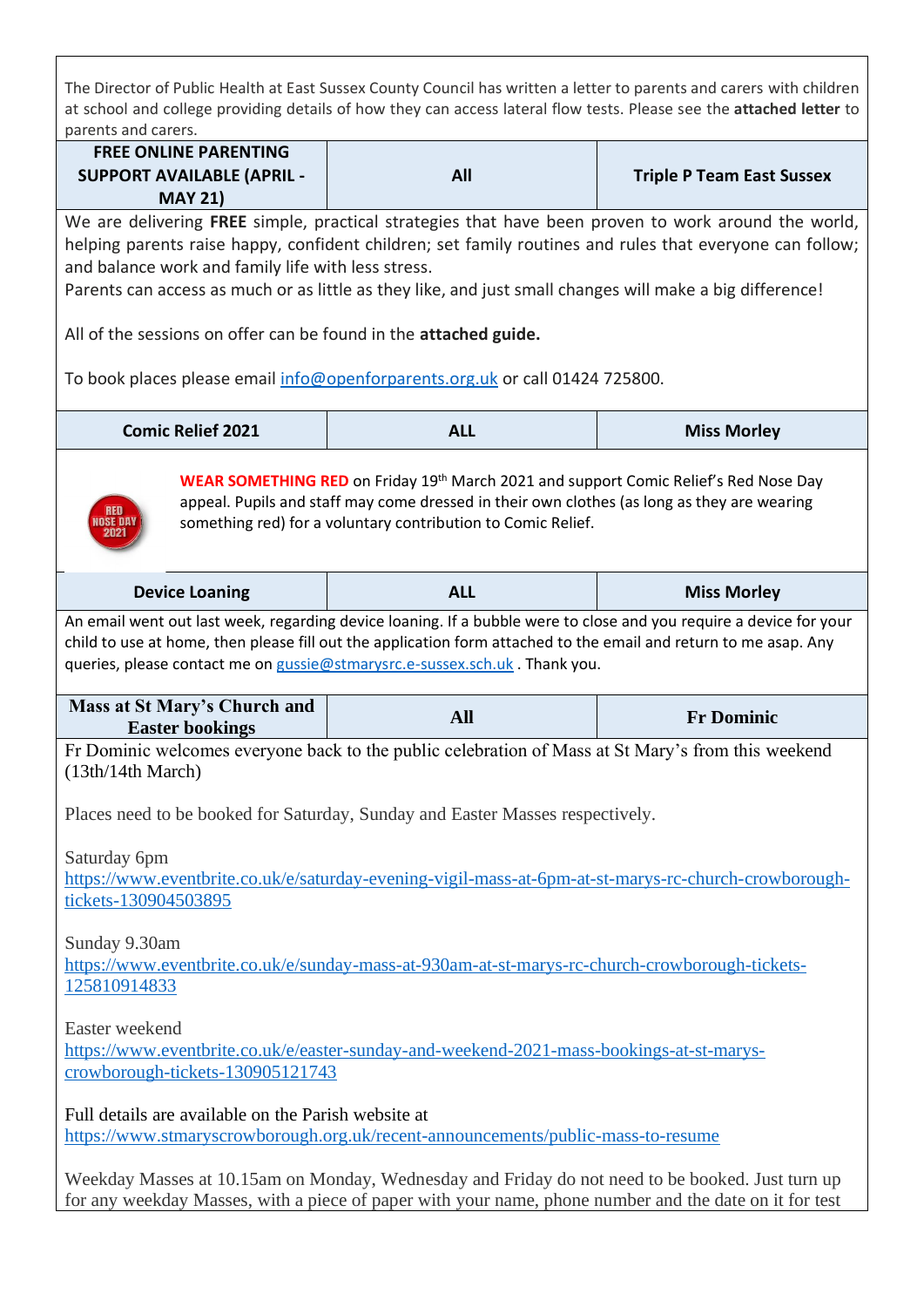and trace records.

Everyone is very welcome to attend.

If you can't physically get to Mass, there is now a Parish YouTube channel streaming live Masses and recordings to watch later at: [https://www.youtube.com/channel/UCbwTqYP8MG\\_TSXcKvFl9R7A](https://www.youtube.com/channel/UCbwTqYP8MG_TSXcKvFl9R7A)

To stay up to date, please follow the Parish on Facebook at @stmaryscrowborough

We look forward to welcoming you back to Mass.

| <b>Thank you</b> |  | <b>Friends of St Mary's</b> |
|------------------|--|-----------------------------|
|------------------|--|-----------------------------|

The Friends of St Mary's want to thank the parish of St Mary's Church who have very kindly donated £1,000 to the FSM last week to help make up some of the funds we have lost through Covid. This is a very much appreciated addition to the funds which are raised by the Friends for the benefit of the children at St Mary's school. Thank you.

| <b>School Uniform Suppliers</b> | All | <b>Office</b> |
|---------------------------------|-----|---------------|
|---------------------------------|-----|---------------|

Our local uniform supply shop, Philips Man's Shop is closing its Crowborough store and ending supplying the Crowborough schools' uniforms from the end of March. Although Philips Man's shop is keeping its main Cranbrook store open, they have decided to cease supplying the Crowborough schools' uniforms to concentrate on the area local to their Kent store.

As our school will no longer have the convenience of a local retail outlet in our town, our business manager has been researching alternative suppliers with a view to finding a good quality uniform supplier with reasonable prices.

We have chosen Brigade which is a well-established reputable online retailer that can supply the items of our uniform that carry the embroidered school badge such as the jumpers, cardigans, polo shirts and PE tshirts. They also offer other optional items embroidered with the school badge such as bags, hats, coats, and fleeces. They can also supply other non-badged uniform items such as grey skirts, pinafores, trousers, shorts etc, but these items can be sourced from any supplier.

Schoolwear from Brigade is now available to purchase online. Please find the link below:

## **<http://www.brigade.uk.com/index.php>**

Click on the ordering for parents' button and then search **St Mary's Catholic Primary School East Sussex**. Please remember to include the apostrophe in Mary's or the link will not find the school

I also attach the Brigade ordering guide to this newsletter.

We have updated our uniform policy with a change to the summer dress, which can be worn in terms 1, 5, and 6. This was previously a mid-blue and white striped dress but we are aware that there are less retailers stocking striped dresses. Therefore, we have changed the policy for the summer dress to be mid blue and white gingham checked which are far more widely available from many retailers. Brigade can also supply a gingham dress. It is still acceptable for striped dresses to be worn for the time being until you need to replace them, after which we ask that you to change to the gingham dress pattern. The summer dress is an optional item of uniform as all children may continue to wear grey, shorts, skirts, trousers etc. with the blue polo shirt (or white for year 6 only) through the summer terms.

Attached to this newsletter is our updated uniform policy from March 2021 detailing the changes and the new supplier's details.